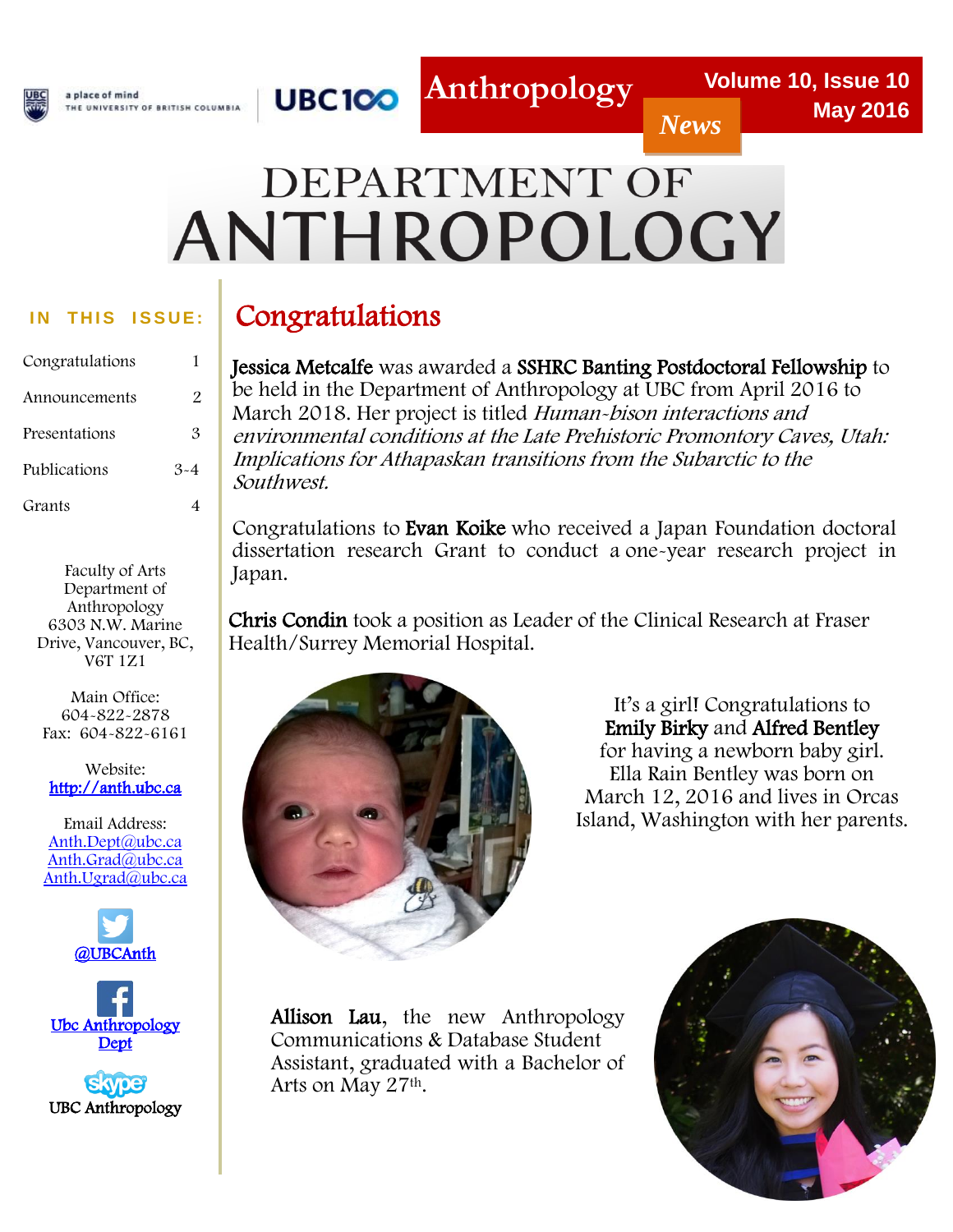### Announcements

Students taking the upper division credit course on the Japanese Tea Ceremony, started and taught by Dr. Millie Creighton, learn the actual practice and performance of the Japanese Tea Ceremony, about Japanese gardens, and things such as kimono, as well as studying the Tea Ceremony from a socio-cultural perspective. The first such university credit course in Canada the class culminates with student and instructor participation in an actual Japanese Tea Ceremony, the most recent being at end of spring term on March 30, 2016 at Nitobe Memorial Garden.



Students participate in a Japanese Tea Ceremony on tatami (rice straw mats) to culminate the Japanese Tea Ceremony credit course offered in anthropology. Pictured left to right: Anri (Anne) Kanamori, Any Benson, Dr. Millie Creighton (course creator and instructor), Keira Glaeser, Jessica DeChamplain, Angel Pei, Rachel Smith, Jennifer Colpitts.



Students participate in a Japanese Tea Ceremony on tatami (rice straw mats) in Ichiboan, the Japanese Tea House within Nitobe Memorial Garden in the anthropology credit course on the Japanese Tea Ceremony taught by Dr. Millie Creighton.

Pictured left to right: Molly Kusan, Heather Cochrane, Melanie Dunch, Wilfred Steele, Jacob Jones, James Fleming, and Jennifer Heinz.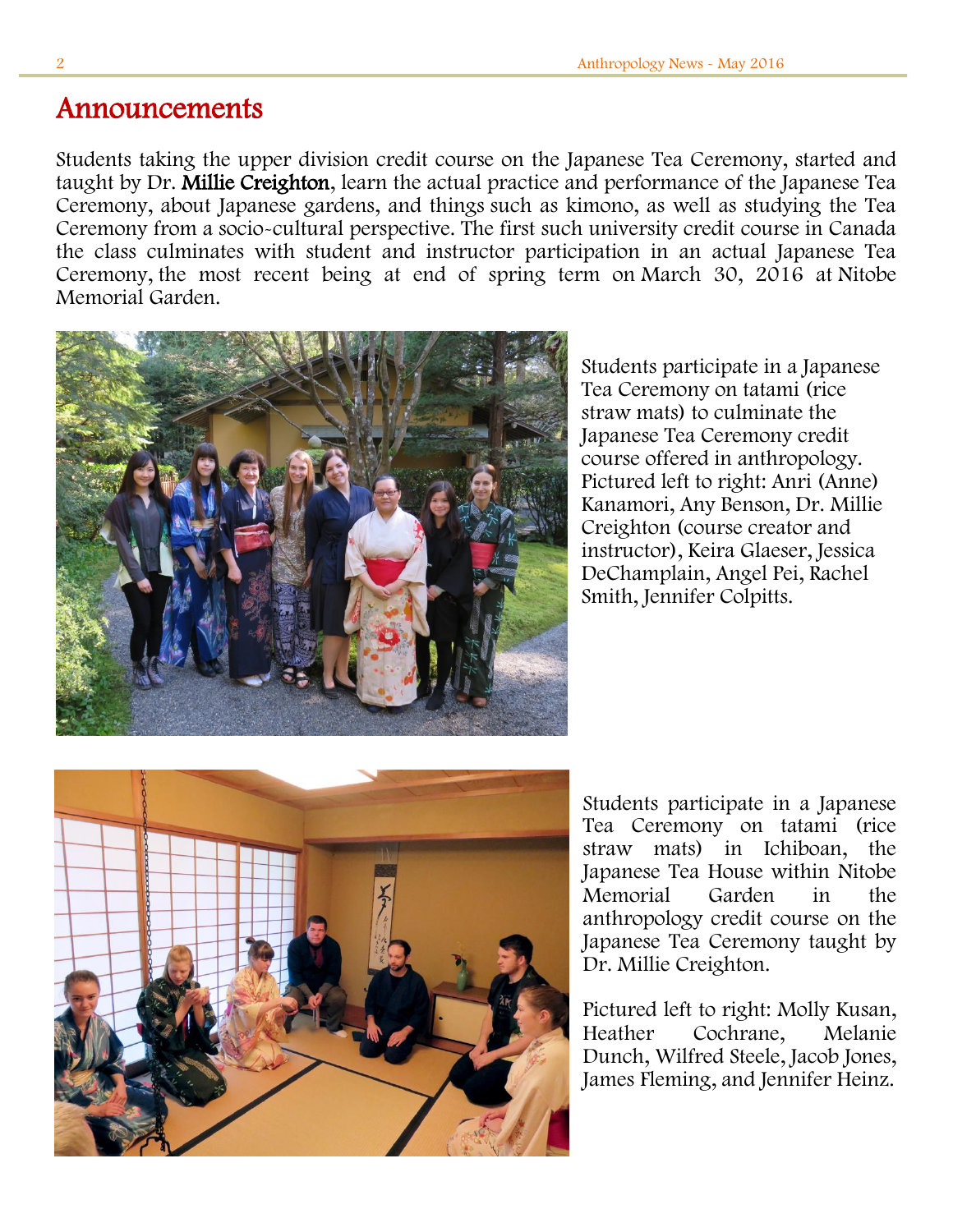## Presentations

#### Carole Blackburn

2016 When Victims Testify: Truth Telling and Revictimization in the TRC and the Courtroom. Paper presented at the Society for Applied Anthropology Meetings, Vancouver, April 2016.

#### Millie Creighton

2016 Emergent Japanese Discourses on Identity, Minorities, Immigration, and Transnationalism: Towards Policies Accepting Diversity or Reinscribing Models of Ethno-Cultural Similarity. Paper presented at International Union of Anthropological and Ethnological Sciences, Dubrovnik, Croatia, May 5, 2016.

#### Carol E. Mayer

2016 In the Footprint of the Crocodile Man: Contemporary Art of the Sepik River, Papua New Guinea. Exhibition in the O'Brian Gallery at MOA, March 1, 2016.

#### Carol E. Mayer

2016 Here, in this place, by some strange alchemy… We gather to reconcile. Paper presented at the 76th Annual meeting of the Society for Applied Anthropology, Vancouver, March 30, 2016 in panel 'Family Business.'

#### Carol E. Mayer

2016 A Fragile Balance; Contemporary Arts, Cultural Integrity, and environmental Change on the Sepik River, Papua New Guinea. Paper presented at Pacific Arts Association (PAA) triennial symposium, Auckland, New Zealand.

#### Carol E. Mayer

2016 Arts of Papua New Guinea. Panel chair at PAA triennial symposium, Auckland, New Zealand.

#### William H. McKellin

2016 Diagnosis, the Diagnostic Process, and Biosociality among Parents of Children with Rare Diseases. Paper presented at Society for Applied Anthropology and the Society for Medical Anthropology, Vancouver, April 2016.

## Publications

#### John Barker

2016 Ancestral Lines: The Maisin of Papua New Guinea and the Fate of the Rainforest. 2nd edition. Toronto: University of Toronto Press.

#### John Barker

2016 "Comments to Part One: Christian Transcendence and the Politics of Renewal." In Christianity, Conflict, and Renewal in Australia and the Pacific, edited by Fiona Magowan and Carolyn Schwartz, pp. 23-33. Leiden: Brill.